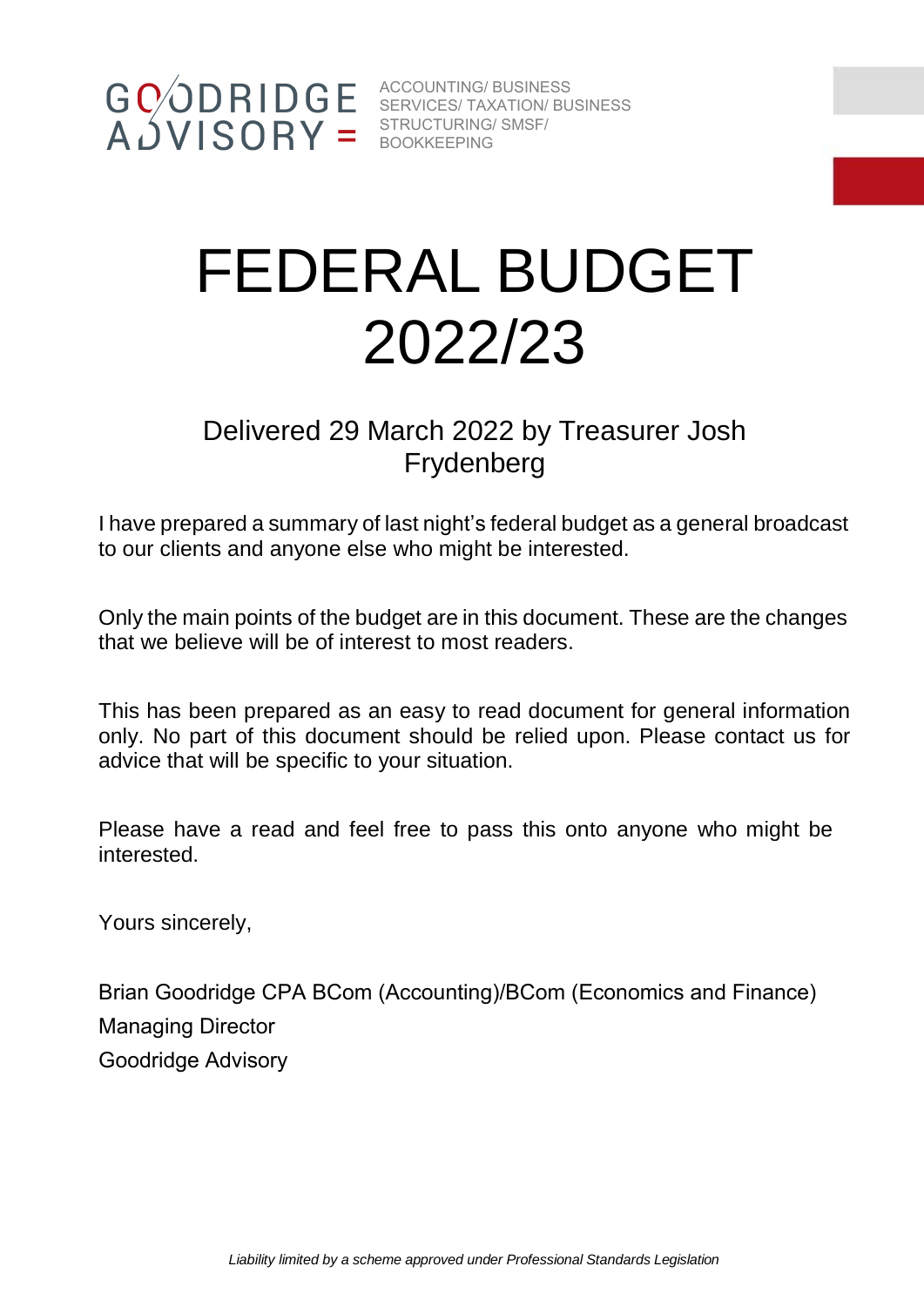# ECONOMIC SITUATION:

- 1. Economic growth for 2021/22 has been 4.25%*,* with the expected growth to be 3.5% for 2022/23. Then will remain around 2.5%pa thereafter.
- 2. Inflation is 4.25% for 2021/22 expected to be 3% for 2022/23, then stabilising around 2.75% for next few years.
- 3. Unemployment rate currently 4%, expected to drop to 3.75%.
- 4. Wages growth in 2021/2 was 2.75%, expected to be 3.25% for 2022/3 and 2023/4 then 3.5% for the next few years.
- 5. Budget deficit to be \$79.8 Billion in the current year (last year's prediction was \$106 Billion). A deficit of \$78 Billion in 2022/23, slowly decreasing over the next 3 years.
- 6. In 2026 financial year, Net Debt will peak at \$864.7 Billion. Last year's prediction was net debt to peak at nearly \$1 Trillion.

#### INTERESTING STATISTICS:

Main sources of income for 2022/23

- Individual income tax \$264 Billion
- Company income tax \$90 Billion
- GST \$79 Billion
- Excises \$43 Billion
- Other \$71 Billion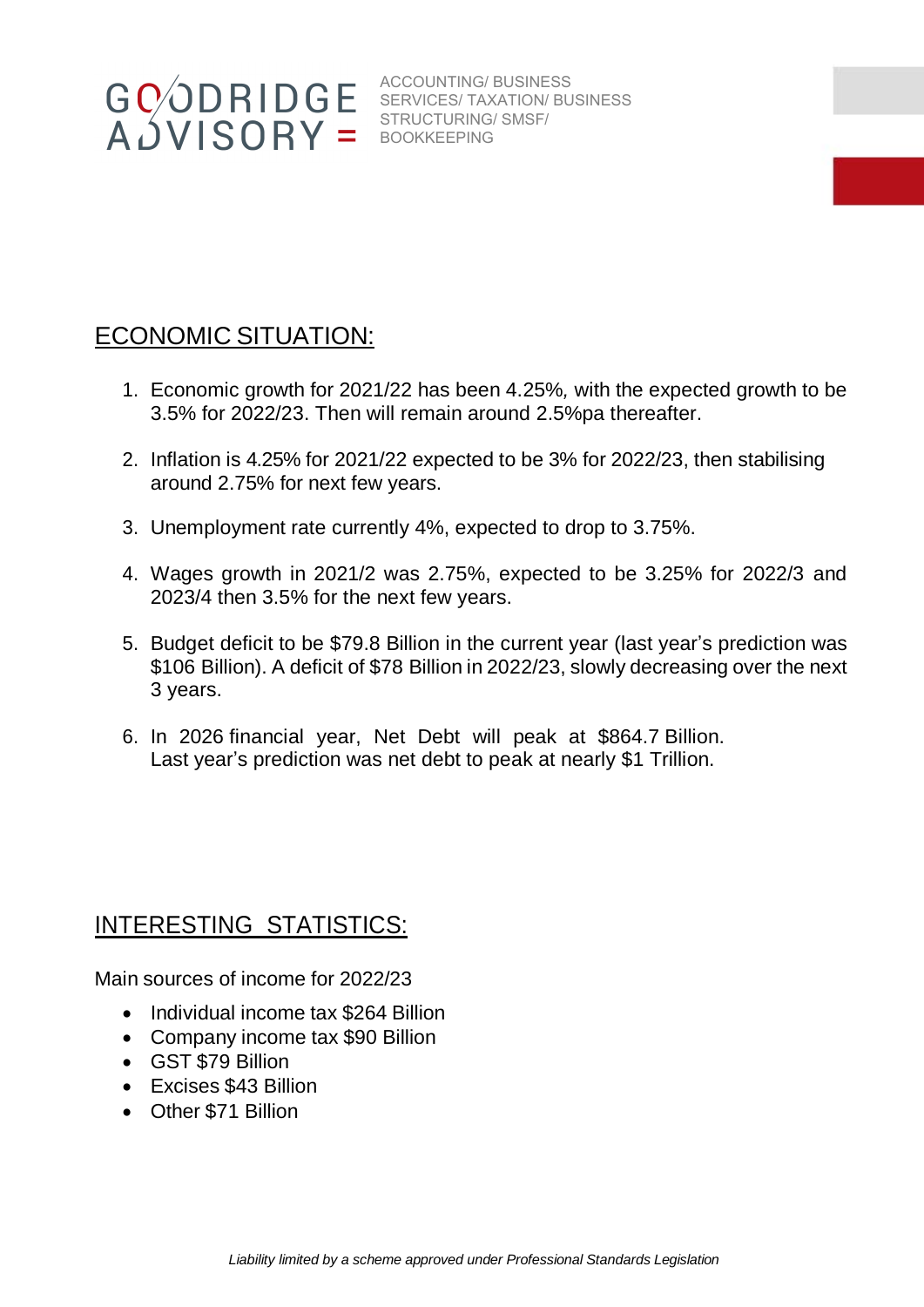

Main areas of expenditure are:

- Social Security and Welfare \$230 Billion
- Health \$105 Billion
- Education \$45 Billion
- Defence \$38 Billion.
- Other purposes \$211 Billion

#### PERSONAL INCOME TAX:

Below is the table of personal income tax rates including Medicare:

| 2022/23           |       |
|-------------------|-------|
| Range             | Rate  |
| $$0-18,200$       | 0%    |
| \$18,201-45,000   | 21%   |
| \$45,001-120,000  | 34.5% |
| \$120,001-180,000 | 39%   |
| Over \$180,000    | 47%   |

However, the budget is extending the low and middle income offset to be now up to \$1500 per year as part of income tax return for those earning between \$45,000 to \$90,000, up from \$1080 per taxpayer last year.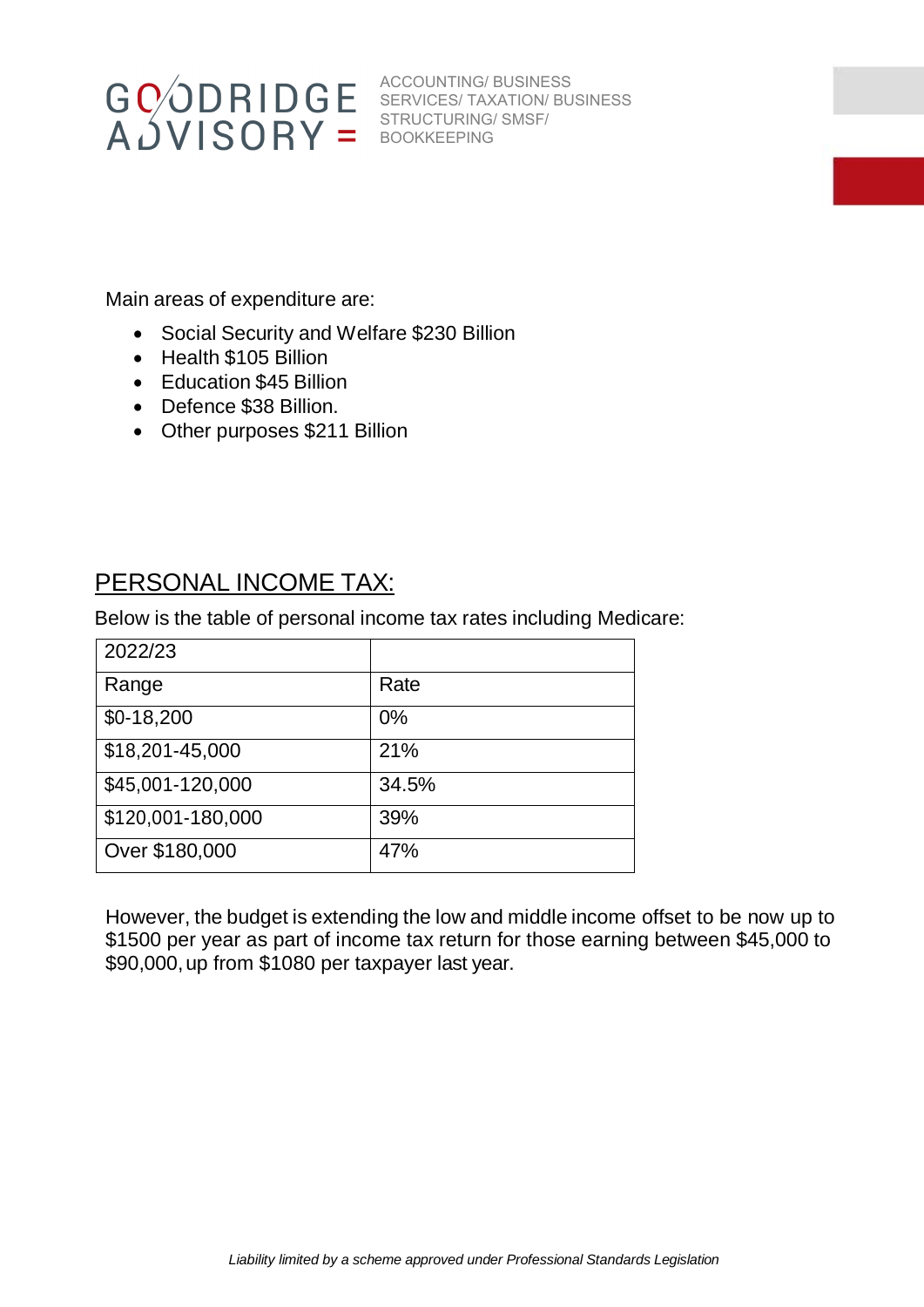

### COST OF LIVING PRESSURES:

Fuel Excise: The government is halving the fuel excise from 44c per Litre to 22c per Litre. This is to being at 12am 30/03/2022 and the government have announced significant fines of up to \$10 million to any fuel company or fuel retailer who does not pass on the 22c per Litre reduction to the consumer. This cut lasts for 6 months.

As mentioned in the personal tax rates, an extra \$420 in the low and middle income offset starting in the 2023 tax return.

\$250 "cost of living payment" to around 6 million Australians, mostly those on welfare recipients and self-funded retirees.

#### SMALL BUSINESS:

The government wants to help support small business spending by offering a \$1.20 tax deduction for every \$1 spent on:

- Staff Training
- Digital technology.

There is an investment limit of \$100,000 per year.

Total cost of this will be \$1 Billion over 4 years.

An extension to last year's Patents measures called Patent Box, aimed to help small business in manufacturing.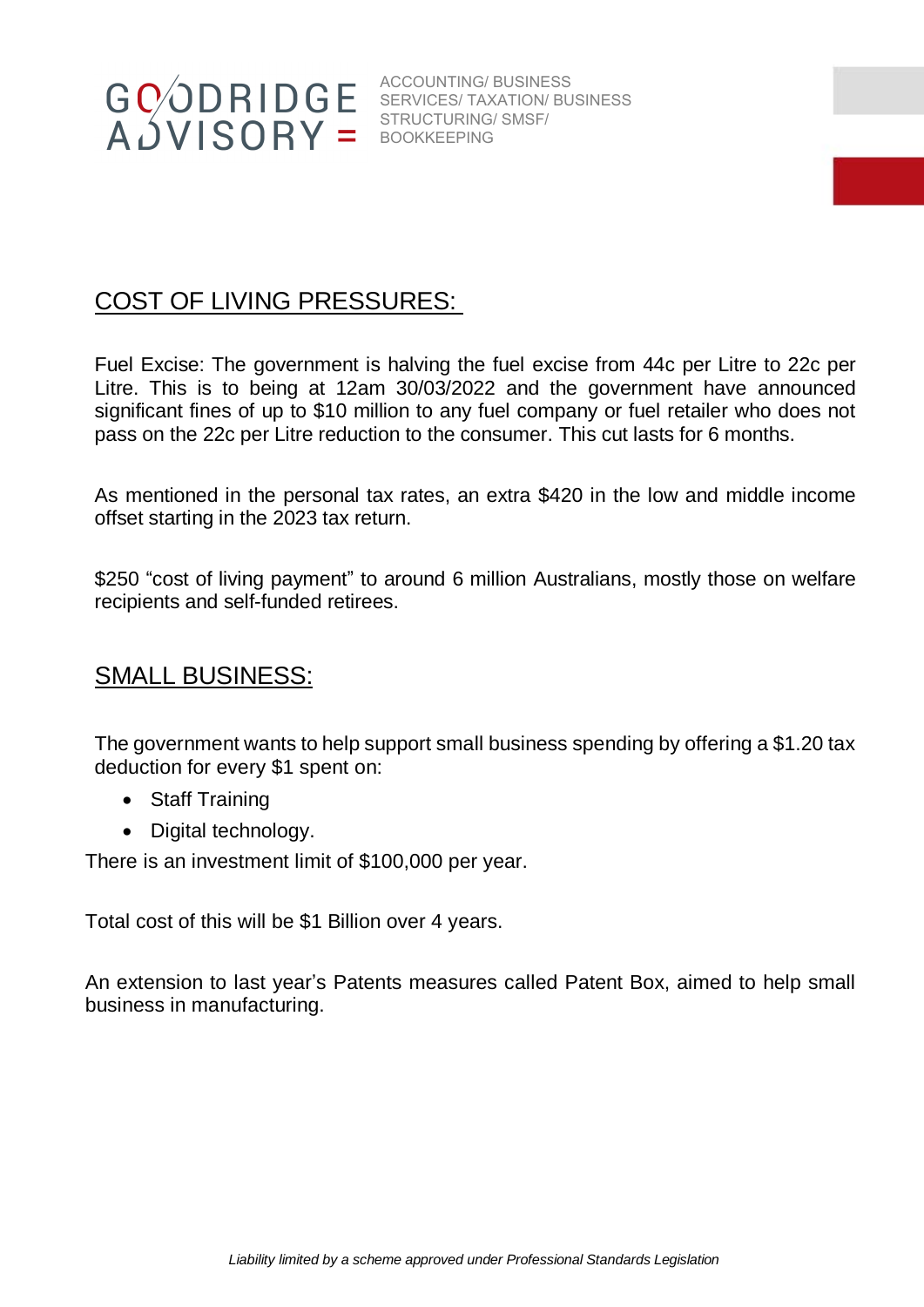

# JOBS:

The government has announced an investment in skills.

- \$5,000 payments to new apprentices
- \$15,000 payments to employers of new apprentices for wage subsidies.
- To fund 800,000 places costing \$3.7 Billion.

#### REGIONAL AREAS:

4 main areas identified. Hunter NSW, areas of Northern Territory, Queensland and the Pilbara region of WA. These areas will benefit for the majority of this spending.

- \$7.4 Billion for new Dams.
- \$2 Billion for skills and education dedicated to these areas.
- \$1.3 Billion for better mobile phone coverage along 8000Km of major regional roads.

\$18 Billion set aside for road and rail projects across the country.

#### ENVIRONMENT:

The government has announced several environmental spending measures.

- \$1 Billion Barrier reef science
- \$636 Million for indigenous rangers, providing 1089 new rangers looking after land and sea management.
- \$800 Million for Antarctic funding.
- \$170 Million towards helping threatened species in particular Koalas represents one third of this spending.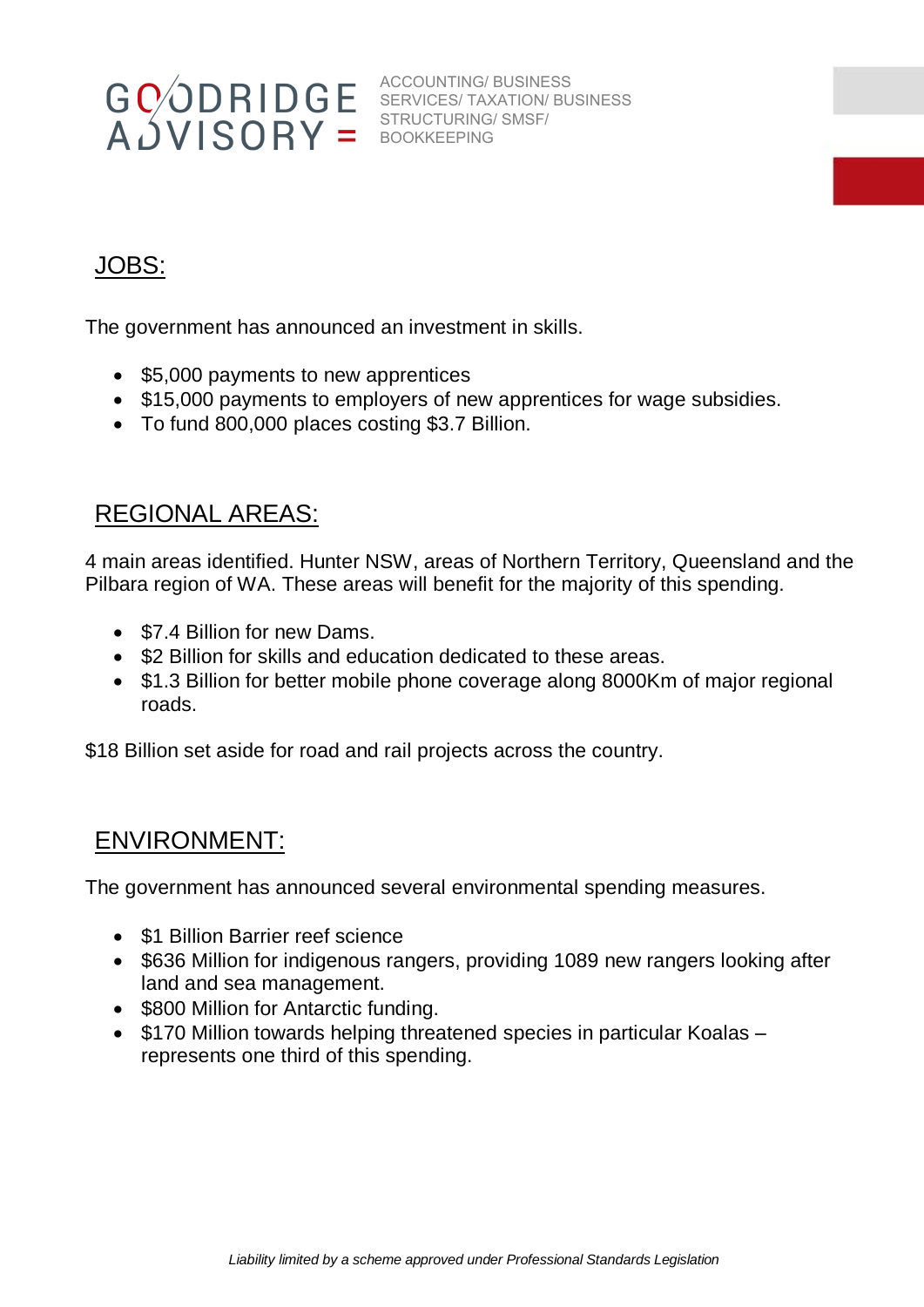### DEFENCE:

Given world security issues not only in Europe but in the cyber world, the government has announced the following:

- \$270 Billion over 10 years boosting the country's security, supporting 100,000 jobs.
- \$38 Billion for 2022/3 extending Army, Navy, RAAF.
- \$9.9 Billion investing in Australia's ability to prevent and respond to cyber-attacks. Creates 1900 new jobs in the cyber industry.

#### WOMEN:

For the second budget in a row the government is focusing on women's safety.

\$1.3 Billion on top of last year's spending towards domestic violence package in particular on frontline services.

Listing of a drug for a rare breast cancer saving \$80,000 for treatment per patient.

\$37 Million support for women to enter trades.

#### PAID PARENTAL LEAVE (PPL):

The PPL scheme to be extended with the maximum payment now for 20 weeks for some new parents.